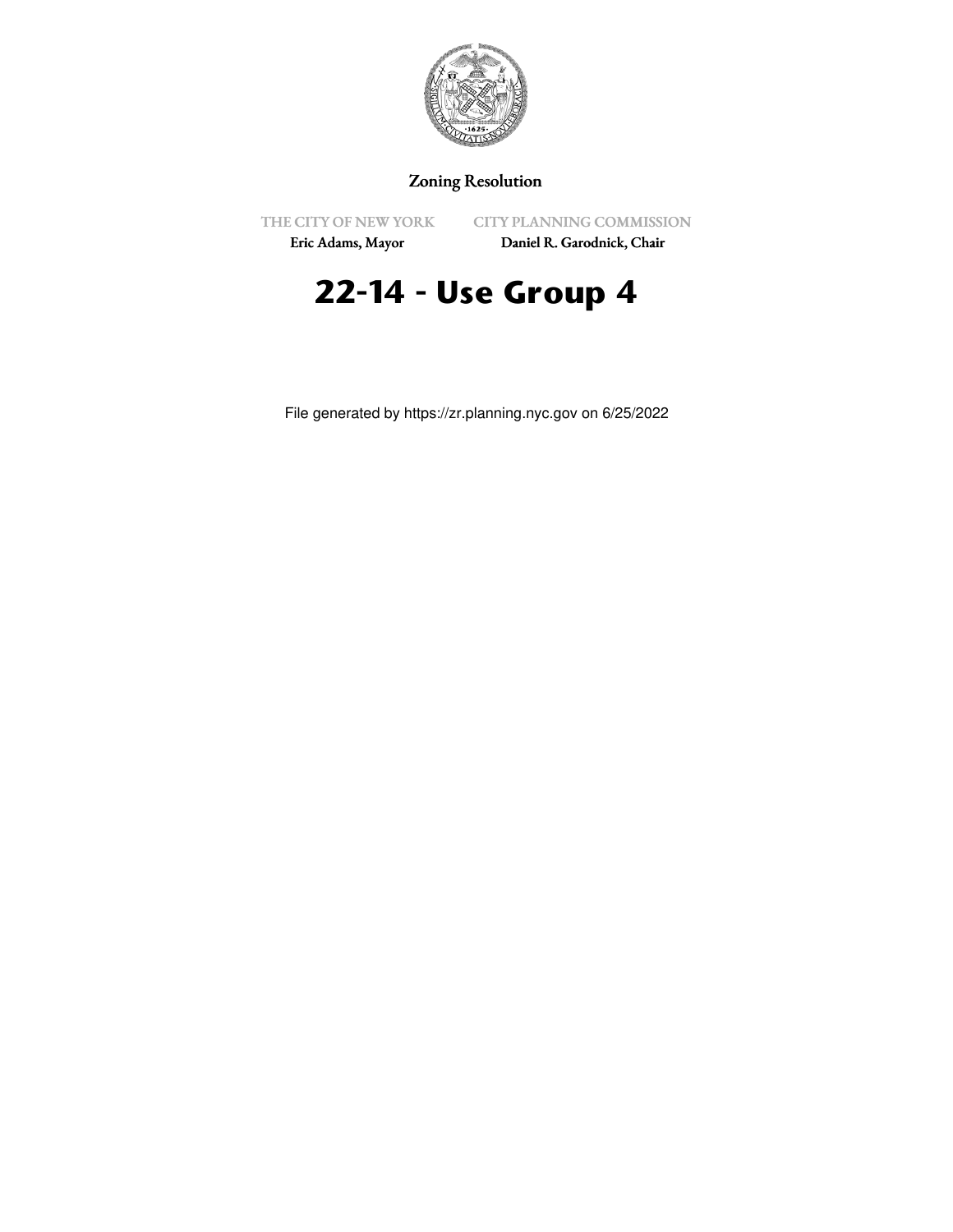## **22-14 - Use Group 4**

LAST AMENDED 3/22/2016

#### R1 R2 R3 R4 R5 R6 R7 R8 R9 R10

Use Group 4 consists primarily of community facilities that:

- (1) may appropriately be located in #residential# areas to provide recreational, religious, health and other essential services for the residents; or
- (2) can perform their activities more effectively in a #residential# environment, unaffected by objectionable influences from adjacent medium and heavy industrial #uses#; and
- (3) do not create significant objectionable influences in #residential# areas.

Those open #uses# of land which are compatible with a #residential# environment are also included.

#### A. #Community facilities#

Ambulatory diagnostic or treatment health care facilities<sup>1</sup>, limited to public, private, for-profit or not-for-profit medical, health and mental health care facilities licensed by the State of New York, or a facility in which patients are diagnosed or treated by health care professionals, licensed by the State of New York or by persons under the supervision of such licensee for medical, health or mental health conditions, and where such patients are ambulatory rather than admitted. Such facilities shall not include the practice of veterinary medicine or ophthalmic dispensing. In #buildings# containing #residences#, such facilities shall be limited to locations below the level of the first #story# ceiling, except that such facilities may be located on a second #story# provided there is separate access from the outside or directly from a portion of such facility located on the ground floor

Clubs 2 , except:

- (a) clubs, the chief activity of which is a service predominantly carried on as a business;
- (b) non-commercial outdoor swimming pool clubs; or
- (c) any other non-commercial clubs with outdoor swimming pools located less than 500 feet from any #lot line#

#### Community centers or settlement houses

#### Houses of worship, rectories or parish houses

Monasteries, convents or novitiates used only for living purposes, provided that such #use# is to be part of a group of #buildings# accommodating house of worship activities, #schools# or other house of worship facilities that existed on December 15, 1961, or any applicable subsequent amendment thereto, and that such #use# is to be located on the same #zoning lot# with one or more #buildings# in such group of #buildings# or on a #zoning lot# that is contiguous thereto or directly across the #street# on which such #buildings# face

#### Non-commercial recreation centers

#Non-profit hospital staff dwellings# restricted to location on the same #zoning lot# as the non-profit or voluntary hospital and related facilities or on a separate #zoning lot# immediately contiguous thereto